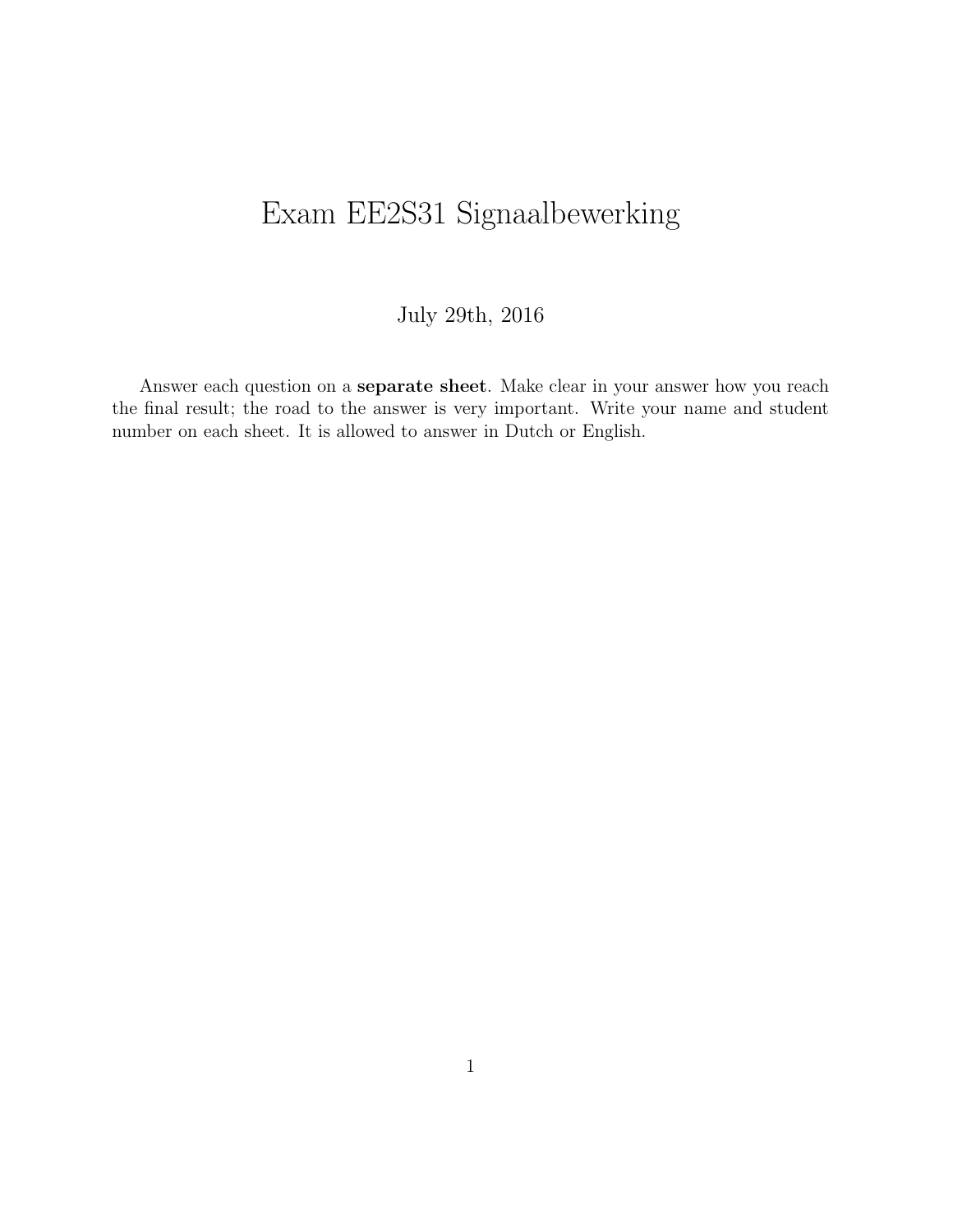## Question 1 (9 points)

A joint probability density function of the random variables  $X$  and  $Y$  is given by

$$
f_{X,Y}(x,y) = \begin{cases} \frac{x^4}{2} & \text{for } 0 \le x \le 1, \text{ and } 0 \le y \le x^2\\ 0 & \text{elsewhere.} \end{cases}
$$

 $(2 p)$  (a) Compute the marginal pdfs of the random variables X and Y.

(1 p) (b) Compute the conditional pdf  $f_{X|Y}(x|y)$ .

For the remainder of this question, assume that  $f_{X|Y}(x|y)$  is given by

$$
f_{X|Y}(x|y) = \begin{cases} \frac{3x^2}{1-y^{3/2}} & \text{for } 0 \le x \le 1, \text{ and } 0 \le y \le x^2\\ 0 & \text{elsewhere,} \end{cases}
$$

and  $f_X(x)$  is given by

$$
f_X(x) = \begin{cases} \frac{5x^4}{2} & \text{for } 0 \le x \le 1, \\ 0 & \text{elsewhere.} \end{cases}
$$

In an experiment we observe realizations of random variable  $Y$ , while we want to make an estimate of  $X$ . To do so, we determine two different estimators for  $X$ .

- (2 p) (c) Calculate  $\hat{X} = E[X]$ .
- (2 p) (d) Calculate  $\hat{X} = E[X|y]$ .
- (1 p) (e) Explain in words which of the two estimators from Question  $1(c)$  and  $1(d)$  is better.
- (1 p) (f) Under which conditions are the two estimators in Question  $1(c)$  and  $1(d)$  equal?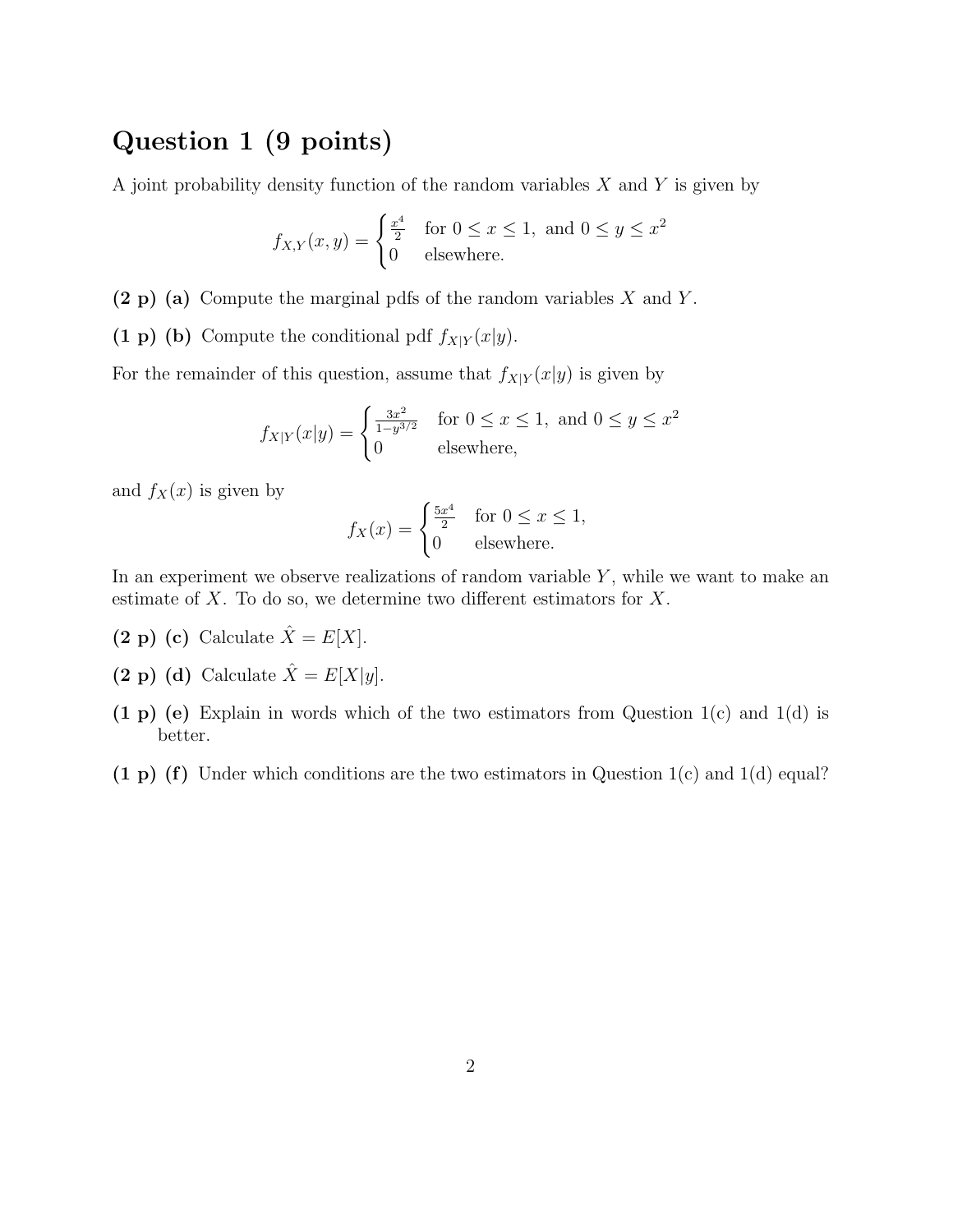#### Question 2 (11 points)

Given is the following stochastic process  $x(t)$ 

$$
X(t) = t + A,
$$

with time  $t, t \geq 0$  and random variable A with probability density function

$$
f_A(a) = \begin{cases} \lambda e^{-\lambda a} & \text{for } a \ge 0, \\ 0 & \text{elsewhere.} \end{cases}
$$

- (1 p) (a) Plot three different realizations of process  $X(t)$ .
- (1 p) (b) Argue whether or not this is a stationary process.
- (2 p) (c) Calculate the first two moments of A, i.e.,  $E[A]$  and  $E[A^2]$ . Hint: The moment generating function for a random variable A is defined as  $E[e^{sA}]$ .
- (1 p) (d) Determine the expected value of process  $X(t)$ .
- (1 p) (e) Determine the autocorrelation function  $R_X(t, \tau)$  of process  $X(t)$ .

For the following questions, we consider a different process  $X(t)$  which is used as an input to the following linear time invariant system:

$$
X(t) \xrightarrow{X(t)} Y(t)
$$

Figure 1: Given LTI system.

The impulse reponse is given by

$$
h(t) = \begin{cases} 4e^{-2t} & \text{for } t \ge 0, \\ 0 & \text{elsewhere.} \end{cases}
$$

The input process is zero-mean, uncorrelated with variance  $\sigma_X^2$ .

(3 f) (f) Calculate the autocorrelation function  $R_Y(t)$ .

Consider now the case where the input to the system in Fig. 1 has changed into  $X'(t) =$  $X(t) + 1$ 

(2 p) (g) Calculate the expected value of the output for input  $X(t)$ .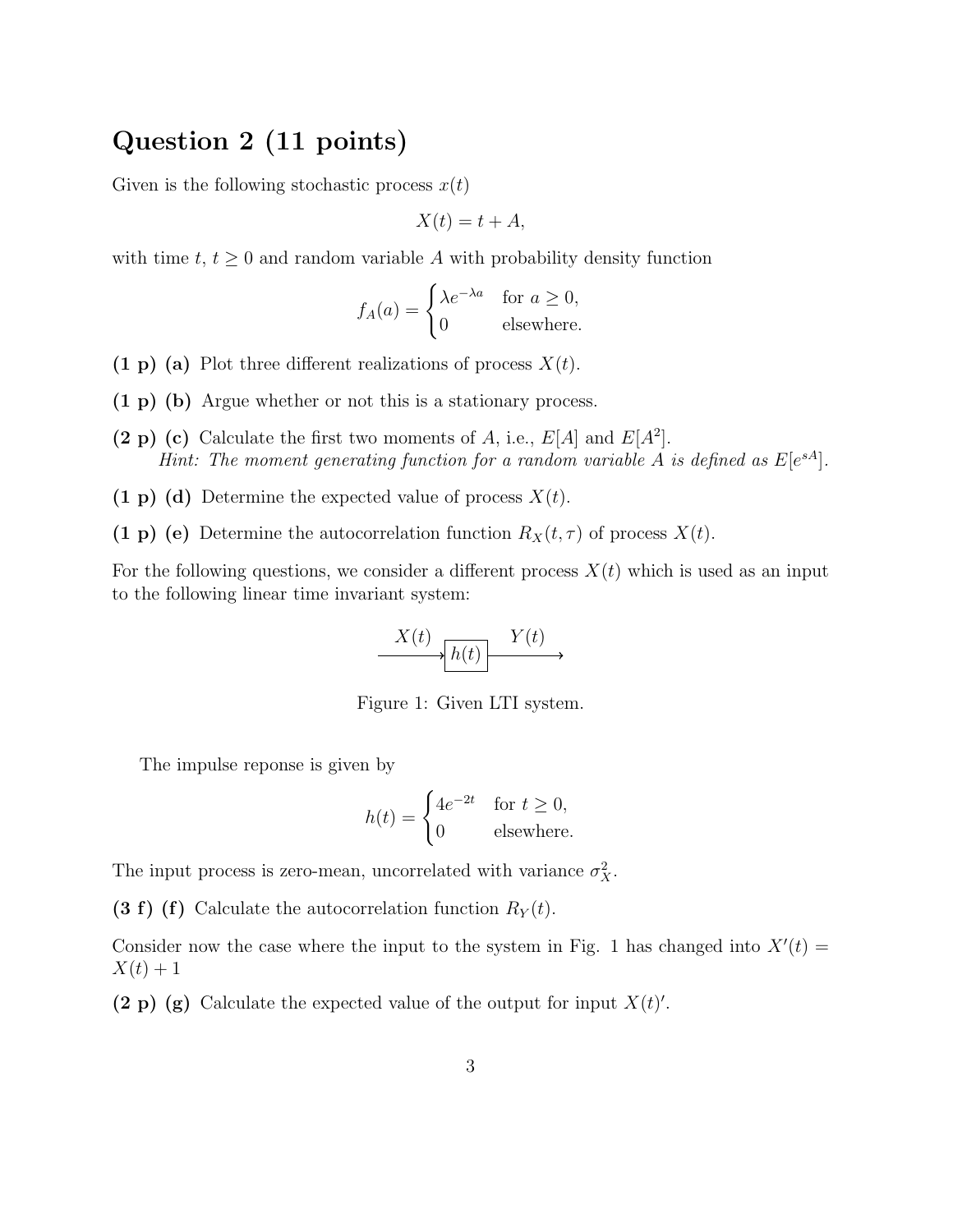

Figure 2: Realisation of a digital filter.

### Question 3 (9 points)

Consider the causal digital filter of which the realisation is depicted in Figure 2.

(2 p) (a) Show that the transfer function of the filter is given by

$$
H(z) = \frac{bz}{z - a}, \quad |z| < |a|,
$$

and give the corresponding pole-zero plot.

(1 p) (b) Compute the impulse response of the filter.

(1 p) (c) For what values of a and b is the filter BIBO stable? Motivate your answer.

In a practical scenario we have to quantise the two outputs of the multipliers in Figure 2. Assume that the quantiser we use is a uniform midtread quantiser with stepsize  $\Delta$ . Assuming  $\Delta$  is small enough, the quantisation error can be modelled as an additive noise signal  $e(n)$ , as depicted in Figure 3, which is a realisation of an uncorrelated wide-sense stationary process, having a uniform distribution over the interval  $\left[-\frac{\Delta}{2}\right]$  $\frac{\Delta}{2}$ ,  $\frac{\Delta}{2}$  $\frac{\Delta}{2}$ ), and is uncorrelated with the input signal.



Figure 3: Additive noise model for quantisation noise.

- (2 p) (d) Compute the mean and variance of the quantisation noise process.
- (3 p) (e) Compute the variance of the total quantisation noise at the output of the digital filter depicted in Figure 2.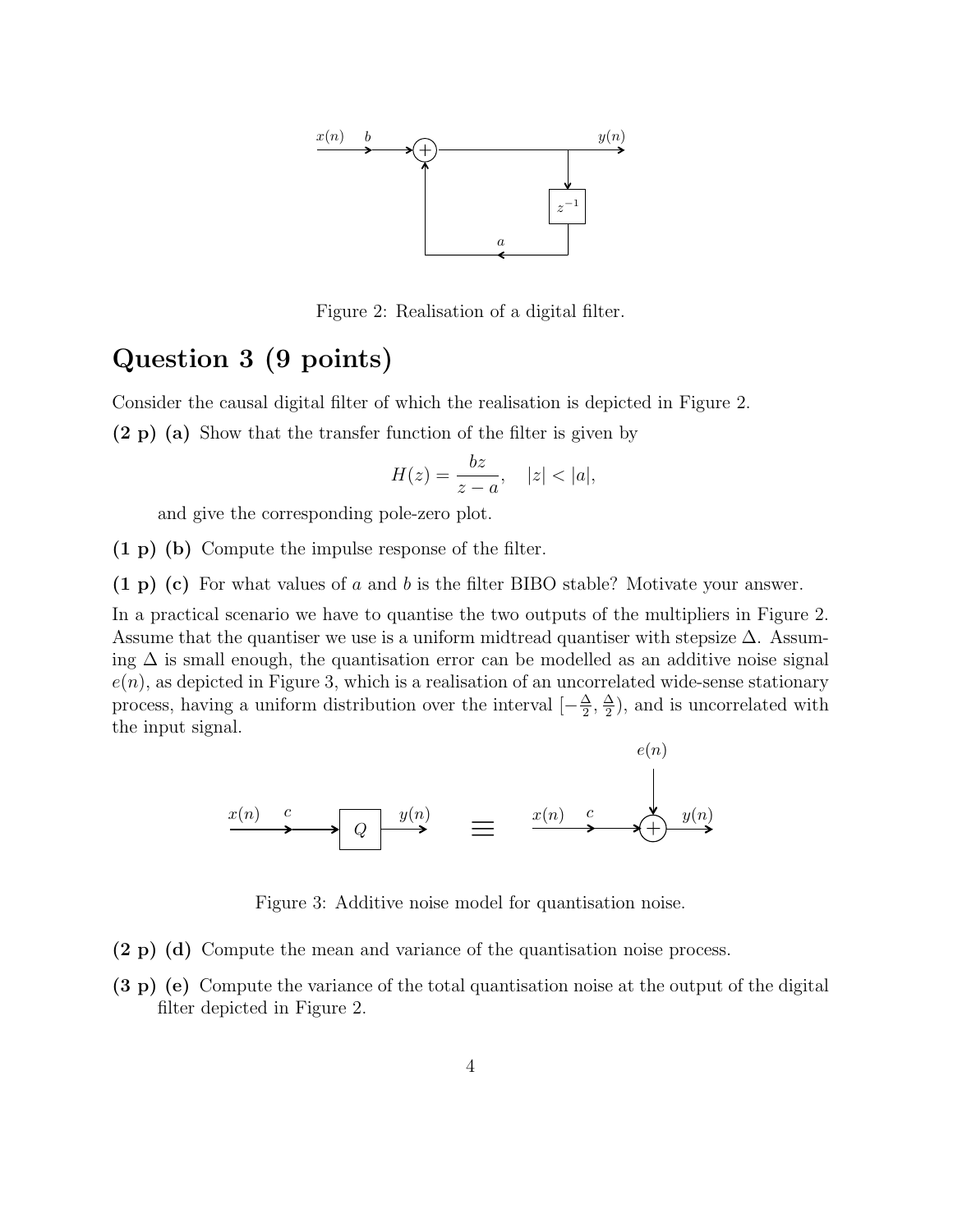

Figure 4: Spectrum  $X(f)$ .

## Question 4 (11 points)

Consider an audio signal x of which its spectrum is given as depicted in Figure 4.

- (1 p) (a) Is this audio signal a discrete-time or continuous-time signal? Motivate your answer.
- (1 p) (b) Is this audio signal a periodic or a non-periodic signal? Motivate your answer.

Suppose we sample the audio signal  $x(t)$  with sampling frequency  $f_s = 44$  kHz.

- (1 p) (c) What is the relation between  $x(t)$  and  $x_s(n)$ ?
- (1 p) (d) Sketch the spectrum of  $x_s(n)$ , both as a function of the normalised angular frequency  $\omega$  (dimensionless) and the frequency f expressed in cycles/sec (or, equivalently, Hertz (Hz)).

Suppose we use a 4-times oversampled  $D/A$  convertor to reconstruct the original audio signal  $x(t)$  out of its samples  $x_s(n)$ , of which the block diagram is depicted in Figure 5.

- (2 p) (e) Explain in words what the purpose of the different blocks in Figure 5 is and what the advantage is of such an oversampled  $D/A$  convertor over a standard (nonoversampled) D/A convertor.
- (1 p) (f) What are the specifications of the filter  $H(\omega)$  in terms of pass, stop, and transition band?
- (3 p) (g) Give an expression for the signals  $y(n)$  and  $z(n)$  as a function of the input signal  $x_s(n)$  in the frequency domain and give a sketch of the spectra of y and z both as a function of the normalised angular frequency  $\omega$  (dimensionless) and the frequency f expressed in cycles/sec (or, equivalently, Hertz (Hz)).
- (1 p) (h) What are the specifications of the analog low-pass filter  $H_I(\Omega)$  in terms of pass, stop, and transition band?